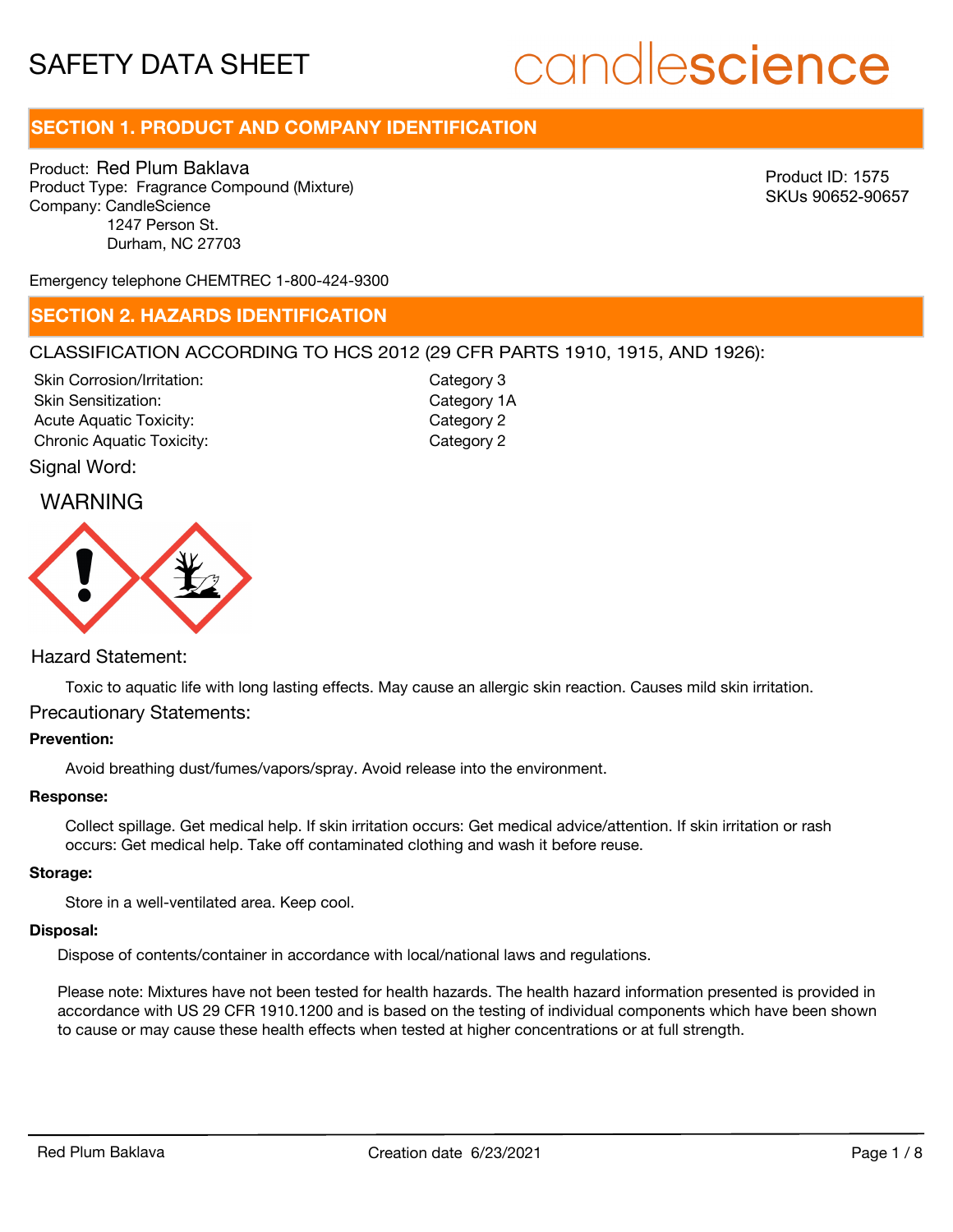# candlescience

## **SECTION 3. COMPOSITION/INFORMATION ON INGREDIENT**

| Hazardous components                                                   | CAS No.        | Weight %   |
|------------------------------------------------------------------------|----------------|------------|
| 1,3,4,6,7,8-Hexahydro-4,6,6,7,8,8-hexamethylcyclopenta[g]-2-benzopyran | 1222-05-5      | $1 - 5$    |
| 4-(p-Hydroxyphenyl)-2-butanone                                         | 5471-51-2      | $1 - 5$    |
| gamma-Nonalactone                                                      | $104 - 61 - 0$ | $1 - 5$    |
| 3-(4-ethylphenyl)-2,2-dimethylpropanal                                 | 67634-15-5     | $1 - 5$    |
| Anisic aldehyde                                                        | $123 - 11 - 5$ | $1 - 5$    |
| Citral                                                                 | 5392-40-5      | $1 - 5$    |
| ETHYLACETOACETATE ETHYLENE GLYCOL KETAL                                | 6413-10-1      | $1 - 5$    |
| <b>JESSEMAL</b>                                                        | 38285-49-3     | $1 - 5$    |
| Cinnamyl alcohol                                                       | $104 - 54 - 1$ | $1 - 5$    |
| dl-Citronellol                                                         | 106-22-9       | $\leq$ 1   |
| Proprietary                                                            | 1122-62-9      | $\leq$ 1   |
| Benzaldehyde                                                           | $100 - 52 - 7$ | $\leq$ 1   |
| Cinnamaldehyde                                                         | 104-55-2       | $\leq$ 1   |
| <b>OCTAHYDROCOUMARIN</b>                                               | 4430-31-3      | $\leq$ 1   |
| STRAWBERRY FURANONE                                                    | 3658-77-3      | $\leq$ 1   |
| 1-2,6,6-trimethyl-3-cyclohexen-1-yl-2-buten-1-one                      | 57378-68-4     | < 1        |
| <b>DIETHYLDIMETHYLCYCLOHEXENONE</b>                                    | 68845-36-3     | $\leq 0.1$ |
| <b>METHYL FURFURAL</b>                                                 | 620-02-0       | $\leq 0.1$ |

# **SECTION 4. FIRST AID MEASURES**

#### Inhalation:

If inhaled, remove to fresh air. If not breathing, give artificial respiration. If breathing is difficult, give oxygen. Seek medical attention immediately.

### Skin contact:

Wash affected areas with soap and water. Seek medical advice if symptoms persist or develop. Remove contaminated clothes.

#### Eye contact:

Flush immediately with cold water for at least 15 minutes. Remove contact lenses. Seek medical advice if symptoms persist or develop.

#### Ingestion:

Do not induce vomiting unless advised by poison control or physician. Never give anything by mouth to an unconscious person. Seek medical attention immediately.

#### Most important symptoms:

No information available.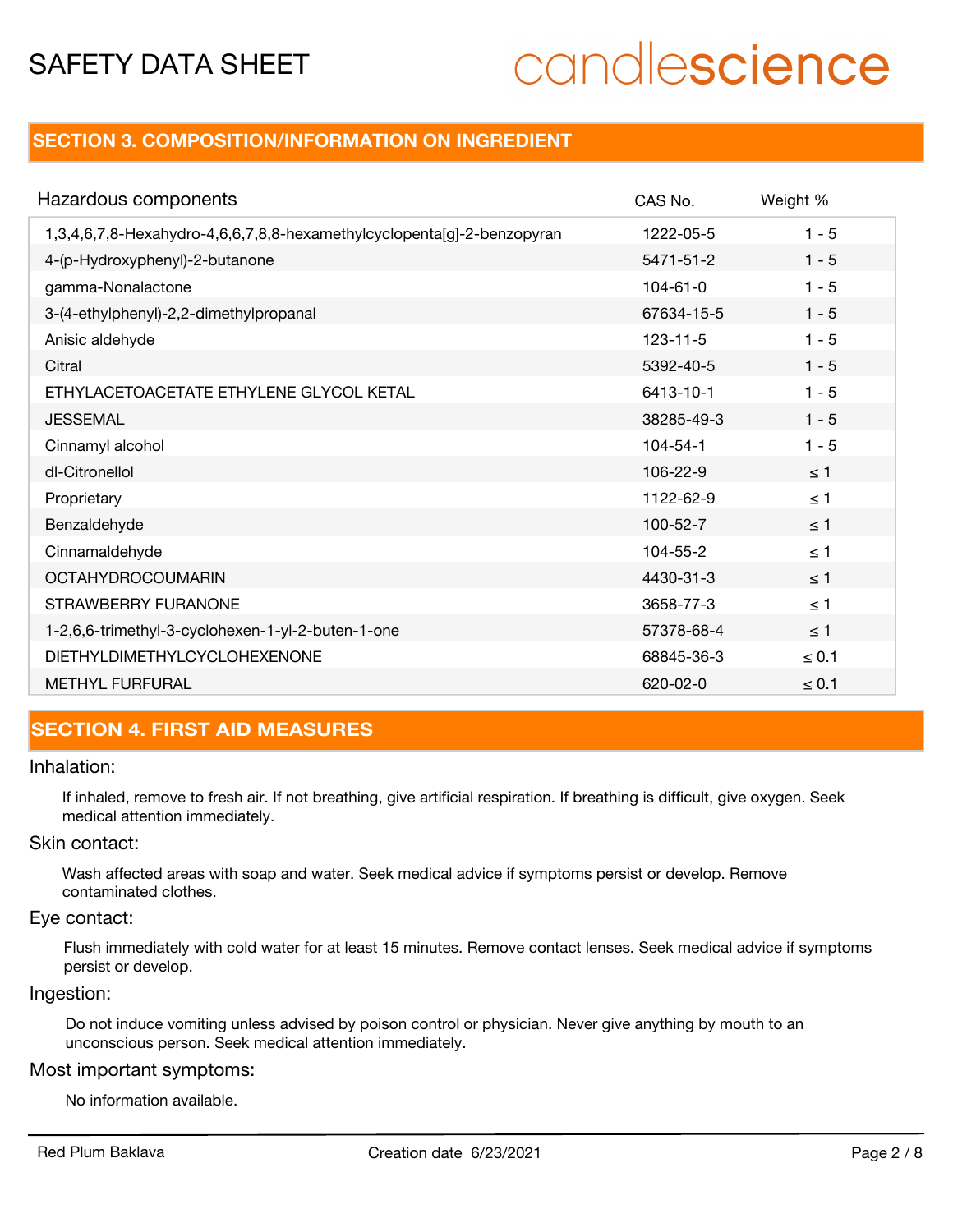# candlescience

### Indication of immediate medical attention:

Treat symptomatically.

#### General information:

If medical advice/attention is needed, have this safety data sheet or label at hand and seek medical advice immediately.

## **SECTION 5. FIREFIGHTING MEASURES**

#### Suitable extinguishing media:

Foam, carbon dioxide, or dry chemical.

#### Unsuitable extinguishing media:

Avoid use of water in extinguishing fires.

#### Specific hazards:

During fire, gases hazardous to health may be formed. Do not allow run-off from fire fighting to enter drains or water courses.

#### Special fire fighting procedures:

Wear self-contained breathing apparatus for firefighting. Move containers from fire area if it can be done safely. Use water spray jet to protect personnel and to cool endangered containers.

# **SECTION 6. ACCIDENTAL RELEASE MEASURES**

#### Personal precautions, protective equipment and emergency procedures:

Evacuate personnel to safe areas. Remove all sources of ignition. Ensure adequate ventilation. Keep people away from and upwind of spill/leak. Wear appropriate protective equipment and clothing during clean-up.

#### Environmental precautions:

Do not allow to enter into soil/subsoil. Do not allow to enter into surface water or drains. Dispose of in accordance with local regulations. Local authorities should be advised if significant spillage cannot be contained.

#### Methods and materials for containment and cleaning up:

Soak up with inert absorbent material (e.g. sand, silica gel, vermiculite). Keep in suitable and closed containers for disposal. Clean contaminated floors and objects thoroughly while observing environmental regulations.

### **SECTION 7. HANDLING AND STORAGE**

#### Precautions for safe handling:

Avoid contact with skin and eyes. Avoid prolonged inhalation of vapors. Wash hands and other exposed areas with mild soap and water before eating, drinking or smoking and when leaving work. Handle in accordance with good industrial hygiene and safety practices.

Conditions for safe storage, including any incompatibilities:

Store in tightly closed and upright container in a cool, dry, ventilated area. Store away from light, heat, and sources of ignition.

# **SECTION 8. EXPOSURE CONTROLS/PERSONAL PROTECTION**

Exposure Guidelines: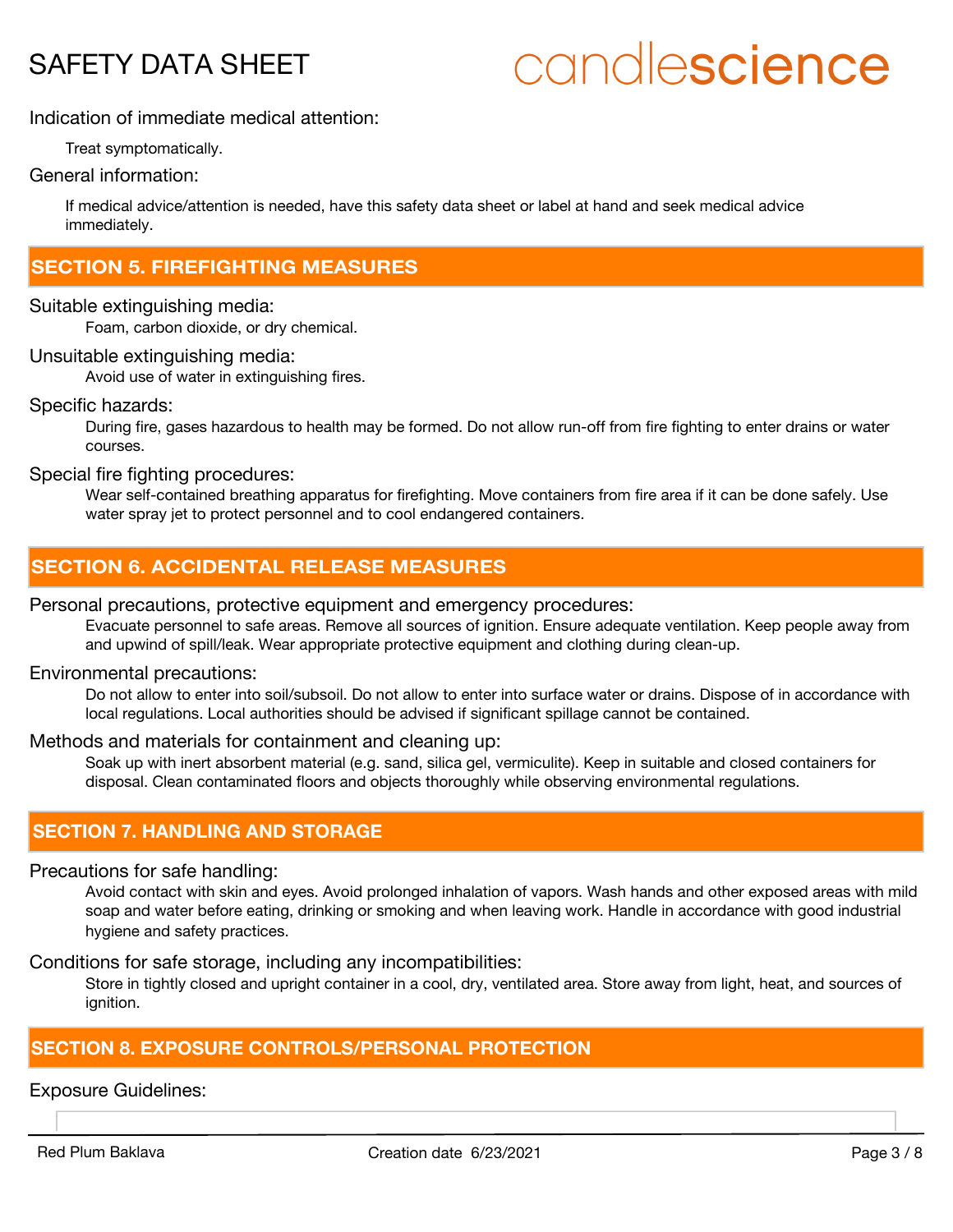# candlescience

US WEEL: Benzaldehyde (CAS 100-52-7) TWA 2ppm (8.7 mg/m<sup>3</sup>)

US WEEL: Benzaldehyde (CAS 100-52-7) STEL 4ppm (17.4 mg/m<sup>3</sup>)

ACGIH: dl-Citronellol (CAS 106-22-9) TWA 5 ppm

ACGIH: Citral (CAS 5392-40-5) TWA 5 ppm

#### Appropriate Engineering Controls:

### **Ventilation:**

Use engineering controls to maintain airborne levels below exposure limit requirements or guidelines. If there are no applicable exposure limit requirements or guidelines, use only with adequate ventilation. Local exhaust ventilation may be necessary for some operations.

#### Personal Protective Equipment:

#### **Eye protection:**

Ensure that eyewash stations and safety showers are close to the workstation location. Chemical resistant goggles must be worn.

#### **Hand protection:**

Wear chemical resistant gloves suitable for this material as determined by a hazard assessment. Gloves should be discarded and replaced if there is any indication of degradation or chemical breakthrough.

#### **Skin and body protection:**

Wear protective clothing suitable for this material as determined by a hazard assessment.

#### **Respiratory protection:**

Respiratory protection should be worn when workplace exposures exceed exposure limit requirements or guidelines. If there are no applicable exposure limits or guidelines, use an approved respirator where there is a potential for adverse effects, including but not limited to respiratory irritation or odor, where indicated or required by the exposure assessment. Selection of air-purifying or positive-pressure supplied air will depend on the results of the exposure assessment which includes an evaluation of the specific operations and the actual or potential airborne concentrations. The type of cartridge or filter to be used must be selected and approved for the chemical, class, or classes of chemicals likely to be encountered in the workplace. For emergency conditions, use an approved positive-pressure self-contained breathing apparatus.

#### **General hygiene considerations:**

Handle in accordance with good industrial hygiene and safety practice. Remove contaminated clothing and protective equipment before entering eating areas. Wash hands before breaks and immediately after handling the product.

## **SECTION 9. PHYSICAL AND CHEMICAL PROPERTIES**

| Appearance:     | Liquid                  |
|-----------------|-------------------------|
| Color:          | Yellow                  |
| Odor:           | N/A                     |
| Odor threshold: | N/A                     |
| pH:             | N/A                     |
| Melting point:  | N/A                     |
| Boiling point:  | N/A                     |
| Flashpoint:     | 93.3<br>°F<br>°C<br>200 |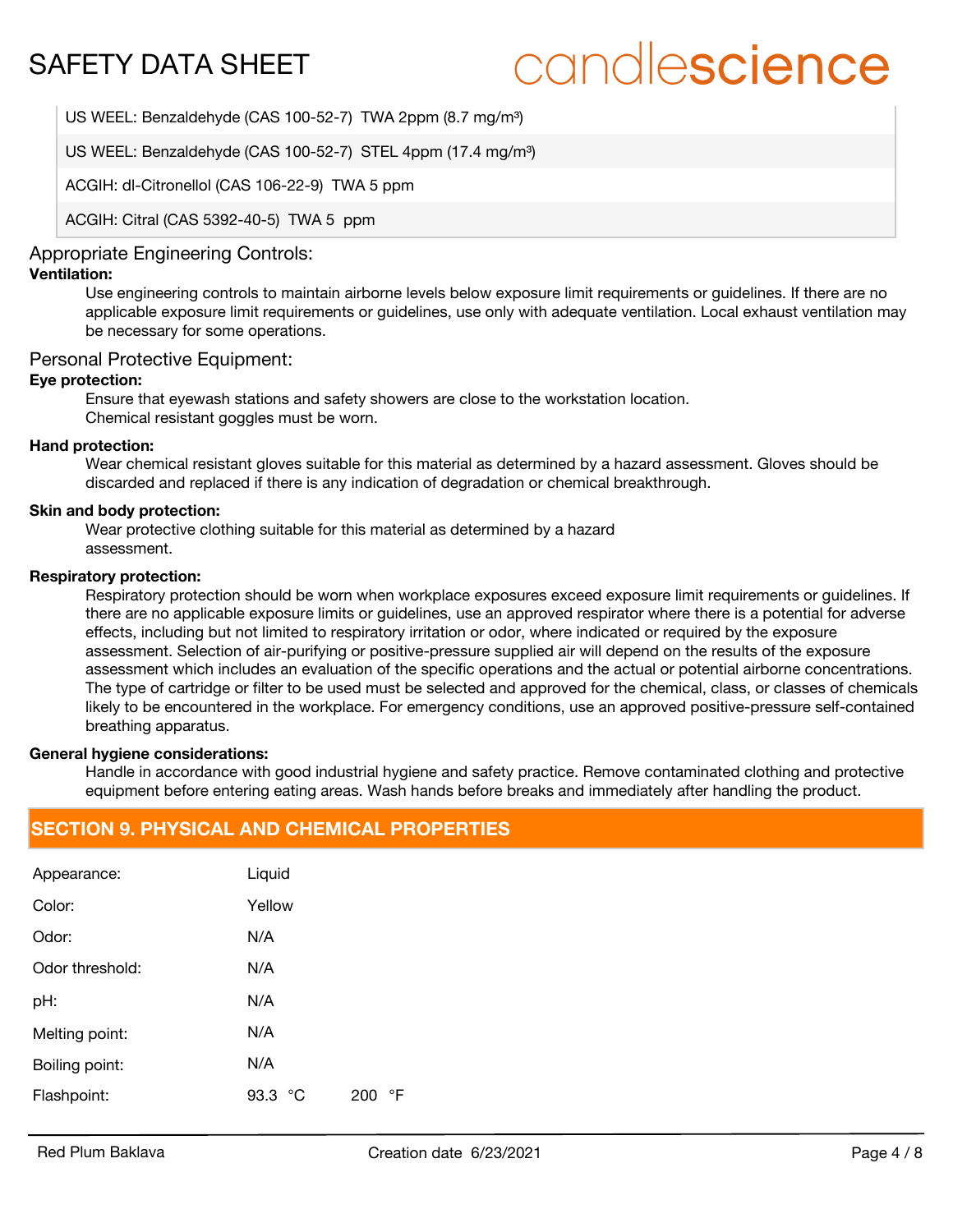| candlescience |  |  |
|---------------|--|--|
|               |  |  |

| Evaporation Rate (Butyl Acetate = 1): $N/A$    |       |     |
|------------------------------------------------|-------|-----|
| Flammability (solid, gas):                     | N/A   |     |
| Upper lower flammability or explosive limits:  |       | N/A |
| Vapor density (Air=1):                         | >1    |     |
| Vapor pressure:                                | 0.182 |     |
| Specific gravity (H2O=1):                      | 0.947 |     |
| Solubility in water:                           | N/A   |     |
| Solubility in other solvents:                  | N/A   |     |
| Partition coefficient: n-octanol/water:<br>N/A |       |     |
| Auto-ignition temperature:                     | N/A   |     |
| Decomposition temperature:                     | N/A   |     |
| Kinematic viscosity:                           | N/A   |     |
| Dynamic viscosity:                             | N/A   |     |
| Explosive properties:                          | N/A   |     |
| Oxidizing properties:                          | N/A   |     |
| Refractive index:                              | N/A   |     |

# **SECTION 10. STABILITY AND REACTIVITY**

#### **Chemical stability:**

The product is stable and non-reactive under normal conditions of use, storage and transport.

#### **Possibility of hazardous reactions:**

Material is stable under normal conditions.

#### **Conditions to avoid:**

Heat, flames and sparks. Temperature extremes and direct sunlight.

#### **Incompatible materials:**

Strong oxidizing agents. Strong acids. Strong Bases.

#### **Hazardous decomposition products:**

No hazardous decomposition products are known.

# **SECTION 11. TOXICOLOGICAL INFORMATION**

#### **Acute oral toxicity:**

N/A

**Acute dermal toxicity:**

N/A

**Acute inhalation toxicity:**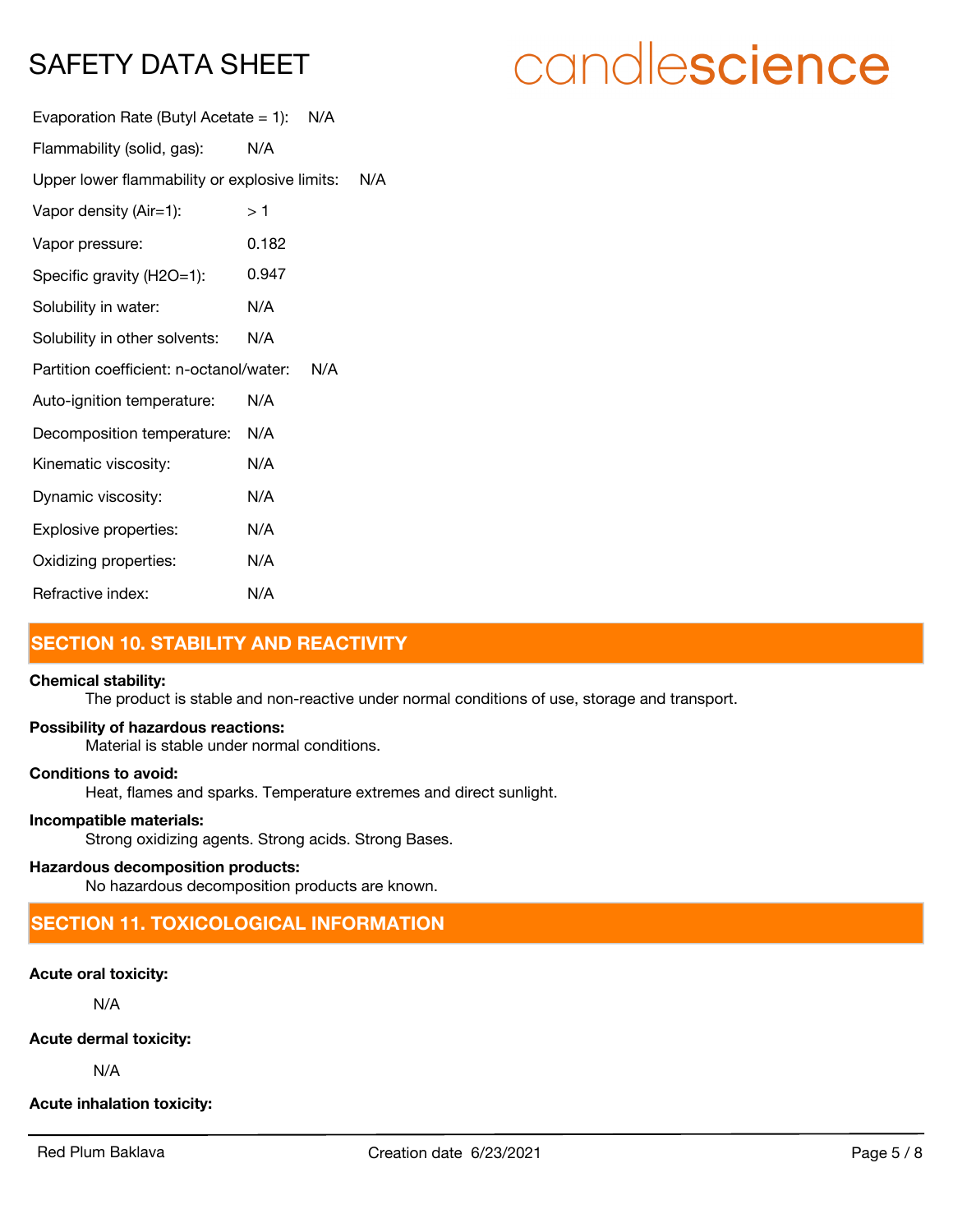# candlescience

N/A

#### **Skin corrosion/irritation:**

Causes mild skin irritaion

#### **Serious eye damage/eye irritation:**

N/A

#### **Respiratory or skin sensitization:**

May cause an allergic skin reaction

#### **Mutagenicity:**

N/A

#### **Reproductive toxicity:**

N/A

#### **Carcinogenicity:**

N/A

Please note: Mixtures have not been tested for health hazards. The health hazard information presented is provided in accordance with US 29 CFR 1910.1200 and is based on the testing of individual components which have been shown to cause or may cause these health effects when tested at higher concentrations or at full strength.

# **SECTION 12. ECOLOGICAL INFORMATION**

#### **Ecotoxicity:**

Toxic to aquatic life with long lasting effects

#### **Persistence and Degradability:**

N/A

#### **Bioaccumulation:**

N/A

#### **Other Adverse Effects:**

N/A

# **SECTION 13. DISPOSAL CONSIDERATIONS**

### **Disposal instructions:**

Collect and reclaim or dispose in sealed containers at licensed waste disposal site. Do not allow this material to drain into sewers/water supplies. Do not contaminate ponds, waterways or ditches with chemical or used container. Dispose of contents/container in accordance with local/regional/national/international regulations.

### **Local disposal regulations:**

Dispose in accordance with all applicable regulations.

### **Hazardous waste code:**

The waste code should be assigned in discussion between the user, the producer and the waste disposal company.

### **Waste from residues/unused products:**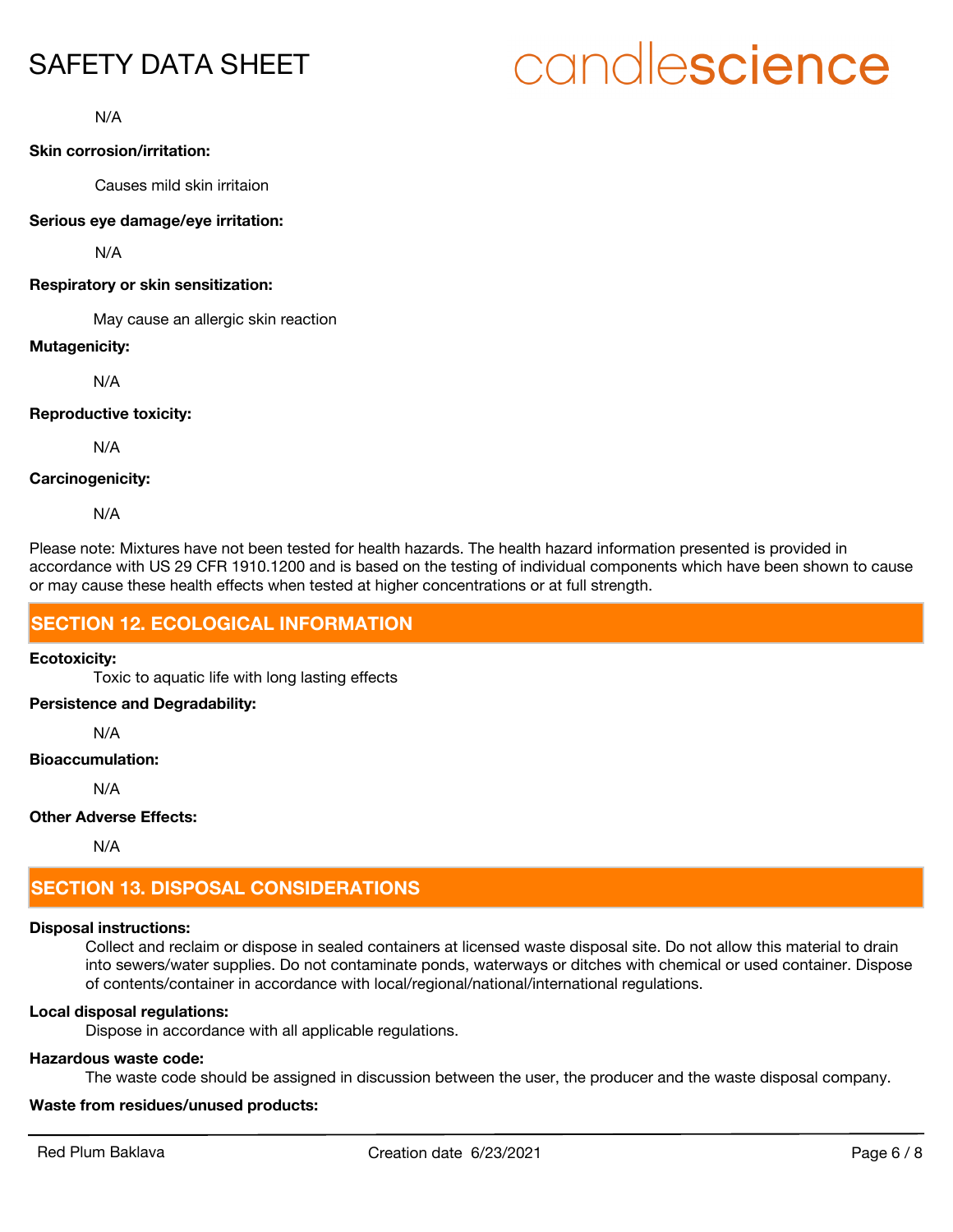

# candlescience

Dispose of in accordance with local regulations. Empty containers or liners may retain some product residues. This material and its container must be disposed of in a safe manner.

#### **Contaminated packaging:**

Since emptied containers may retain product residue, follow label warnings even after container is emptied. Empty containers should be taken to an approved waste handling site for recycling or disposal.

| <b>SECTION 14. TRANSPORT INFORMATION</b> |                                                                     |  |
|------------------------------------------|---------------------------------------------------------------------|--|
| <b>IATA UN Number:</b>                   | <b>UN 3082</b>                                                      |  |
| <b>IATA UN Proper Shipping Name:</b>     | Environmentally hazardous substance, liquid n.o.s (RASBERRY KETONE) |  |
| <b>IATA Transport Hazard Class:</b>      | 9                                                                   |  |
| <b>IATA Packing group:</b>               | $\mathbf{III}$                                                      |  |
| <b>IATA Environmental Hazards:</b>       | Yes                                                                 |  |
| <b>IATA ERG Codes:</b>                   | N/A                                                                 |  |
| <b>IATA Special Precautions:</b>         | N/A                                                                 |  |
| <b>IATA Other Information:</b>           | N/A                                                                 |  |
| <b>IMDG UN Number:</b>                   | <b>UN 3082</b>                                                      |  |
| <b>IMDG UN Proper Shipping Name:</b>     | Environmentally hazardous substance, liquid n.o.s (RASBERRY KETONE) |  |
| <b>IMDG Transport Hazard Class:</b>      | 9                                                                   |  |
| <b>IMDG Packing Group:</b>               | $\mathbf{III}$                                                      |  |
| <b>IMDG Environmental Hazards:</b>       | <b>Yes</b>                                                          |  |
| <b>IMDG EMS:</b>                         | N/A                                                                 |  |
| <b>IMDG Special Precautions:</b>         | N/A                                                                 |  |
| <b>IMDG Transport in Bulk:</b>           | N/A                                                                 |  |

# **SECTION 15. REGULATORY INFORMATION**

### **TSCA:**

All components of this product are listed or excluded from listing on the TSCA inventory.

# **SECTION 16. OTHER INFORMATION**

The information and recommendations contained in this data sheet represent, to the best of CandleScience's knowledge and belief, an accurate and reliable representation as the known data for this material. Since the conditions for use, handling, storage and disposal of this product are beyond CandleScience's control, it is the user's responsibility both to determine safe conditions for use of this product and to assume liability for loss, injury, damage or expense arising out of the product's improper use. No warranty, expressed or implied, regarding the product described herein shall be created by or inferred from any statement or omission in this SDS. Various government agencies (e.g. DOT, EPA, FDA) may have specific regulations concerning the transportation, handling, storage, use or disposal of this product, which may not be reflected in this SDS. The user should review these regulations to ensure full compliance.